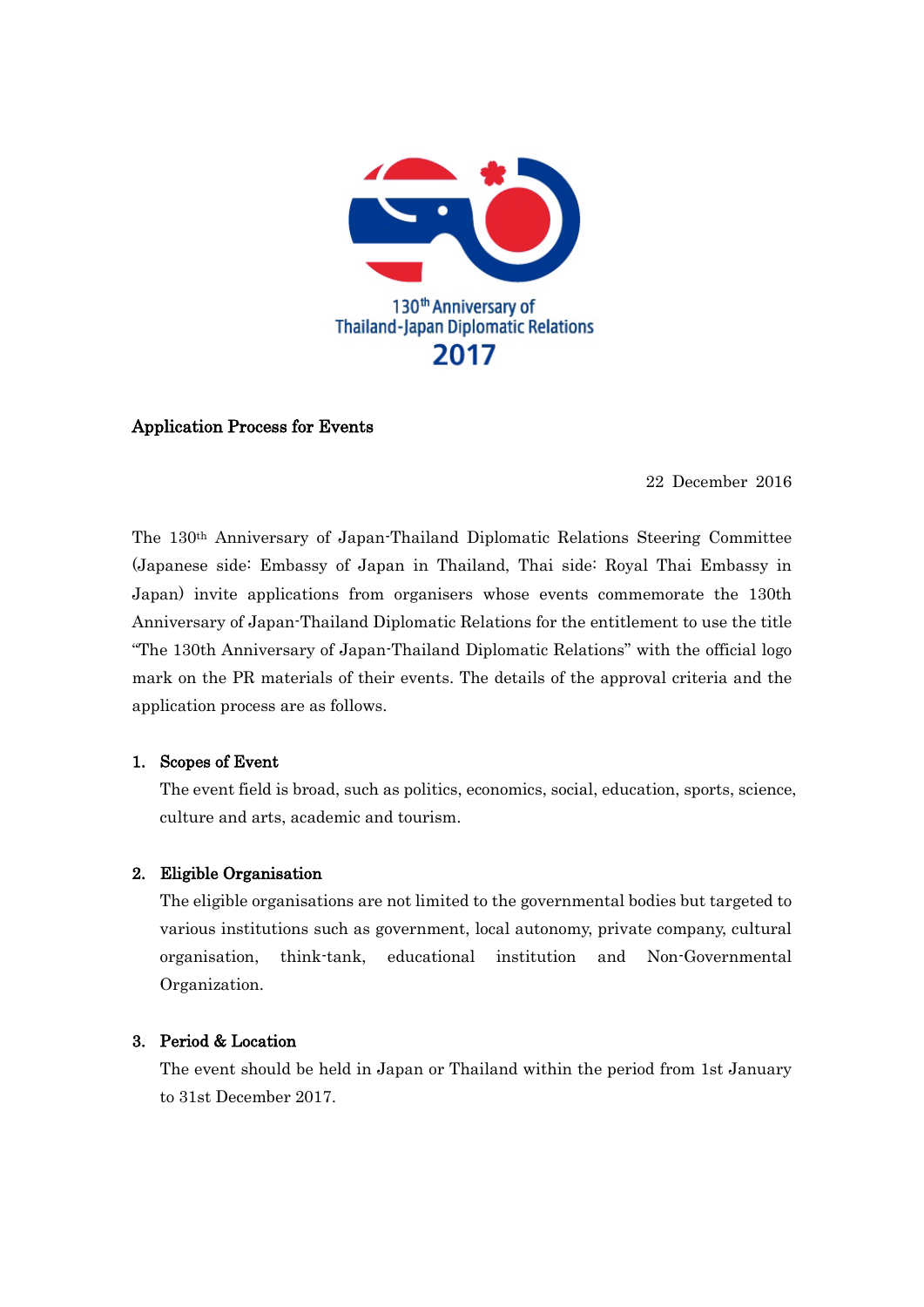### 4. Approval Criteria

- (1) The activities of the event for the 130th Anniversary of Japan-Thailand Diplomatic Relations (hereafter "Anniversary Event") are considered to contribute to the promotion of exchange between Japan and Thailand, encouraging mutual understanding and strengthening friendly relations.
- (2) The event is not designed mainly for a profit.
- (3) Even though the event name includes the private company name, those social contributing activities and research events which satisfy the above (1) could be the target of the scope. However in case that the same activities are carried out regularly, the organizers are encouraged to include the additional elements which are relevant to 'Anniversary Event' as much as possible.
- (4) The event should refrain from promoting specific ideology on religion, and it should not infringe the public order or decent customs.
- (5) The execution of the event including expense should be responsible entirely by the organizers.
- (6) The organiser of the event should observe the laws and regulations of the location without infringing the right of other parties (Including copyright issues).
- (7) The event should have a clear purpose and detail with high feasibility of execution. The organisers must not have been involved in infringing the relationship between Japan and Thailand in the past.

## 5. Privilege of Certification

The approved events are allowed to state '130th Anniversary of Japan-Thailand Diplomatic Relations' and apply logo mark on PR media (posters, brochures, websites) as a privilege.

Approved events may be displayed on the websites of the Embassy of Japan in Thailand and the Royal Thai Embassy in Japan.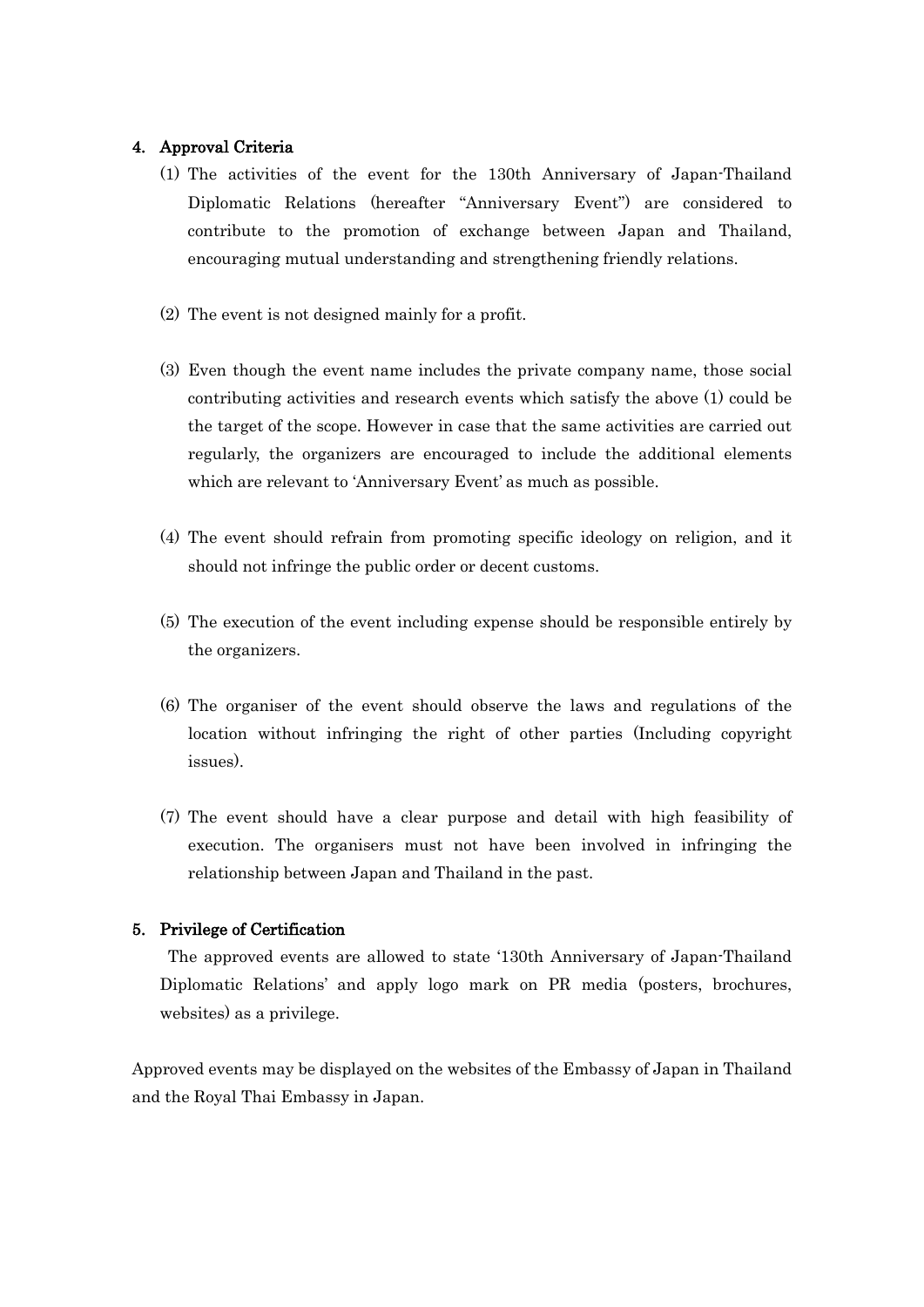### 6. Application Procedures

- (1) The organisers who wish to apply for the "Anniversary Event" will need to submit the documents strictly one month prior to the commencement date of the event to the 130th Anniversary of Japan-Thailand Diplomatic Relations Steering Committee (theEmbassy of Japan in Thailandor the Royal Thai Embassy in Japan) by post or e-mail.
	- Letter of request (Word / PDF)
	- Event Application Form (Word /PDF)
	- Event Summary (Word / PDF)
	- Letter of Undertaking (Word / PDF)

(Full completion with official signature)

- Financial Planning Statement (Excel )
- Organisation Profile

Regulations, Rules, Articles of Incorporation, Act of Donation, List of Directors, Organisation History, Operation Tracks etc. (The organisers who are ministry, consulate, local government, public foundation under the Ministry of Foreign Affairs are requested to contact us in advance for the minimum requirement of documents)

- (2) After receiving the application documents, the 130th Anniversary of Japan-Thailand Diplomatic Relations Steering Committee will evaluate the event with the approval criteria stated above from 1 to 4.
- (3) The 130th Anniversary of Japan-Thailand Diplomatic Relations Steering Committee will notify the outcome of the evaluation in writing. The electronic data of the logo mark will be directly sent to the applicant.

(Note) The event with public grant sponsored or supported by The Japan Foundation or Agency for Cultural Affairs are permitted to use "130th Anniversary of Japan-Thailand Diplomatic Relations" with the official logo mark on their PR materials by simply submitting the "Event Summary" by attaching certification(s) issued by the Japan Foundation or Agency for Cultural Affairs.

### 7. Contacts & Enquiries

In principle, please approach the contact in the country of your residence.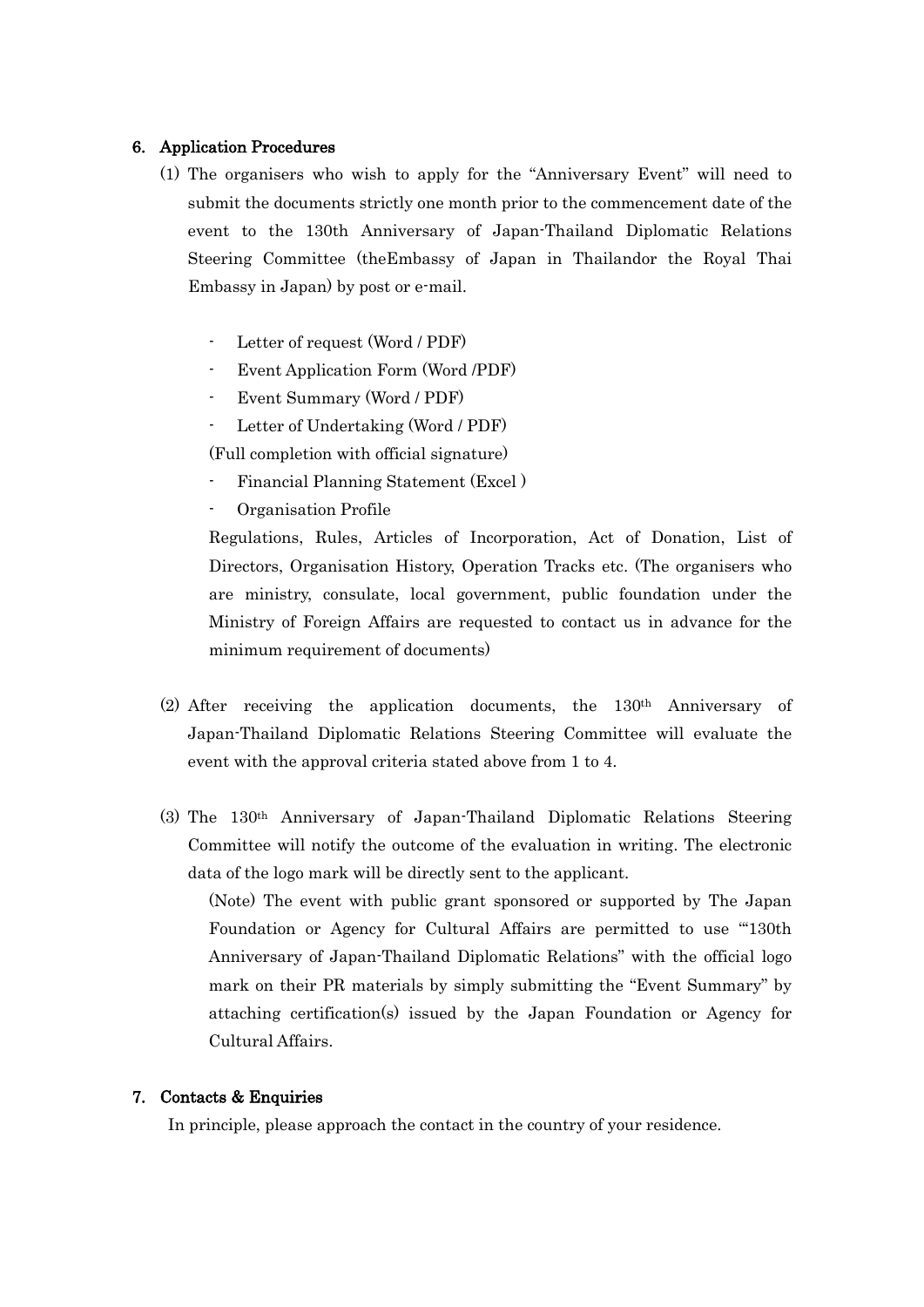# (For those who reside in Japan)

Royal Thai Embassy, Tokyo 3-14-6 Kamiosaki, Shinagawa – ku, Tokyo 141 -0021 Tel. 035 789 2433 ext. 415/ 471/ 475 Email: infosect@thaiembassy.jp

4th Floor, Bangkok Bank Bldg., 1-9-16 Kyutaro-machi, Chuo-ku, Osaka 541-0056 Tel. 066 262 9226 – 7 ext. 408 Email: [thaitelexosa@jupiter.plala.or.jp](mailto:thaitelexosa@jupiter.plala.or.jp) Royal Thai Consulate-General, Osaka

# (For those who reside in Thailand)

Embassy of Japan in Thailand (For events held in Thailand excluding 9 provinces, 177 Witthayu Road, Lumphini, Pathum Wan, Bangkok 10330 Thailand which Consulate-General of Japan in Chiang Mai is responsible.) 02-696-3090 jpth130@bg.mofa.go.jp

Consulate-General of Japan in Chiang Mai, (For events held in Chiang Mai, Lamphun, Airport Business Park, 90 Mahidol Rd.,T.Haiya, A.Muang, Chiang Mai 50100, Thailand Lampang, Chiang Rai, Mae Hong Son, Phayao, Phrae, Nan, and Uttaradit) 053-203367 culture@tm.mofa.go.jp

- 8. Important Notice
- (1) Please make the copy of submitted documents in advance as the application document will not be returned.
- (2) Enquiries on the actual evaluation will not be entertained.
- (3) Please inform us immediately in writing if there is any change or cancellation on the approved event.
- (4) The approval shall be withdrawn if the approved event has been cancelled or the activities are judged to be inappropriate from approval criteria.
- (5) The organisers are fully responsible for the execution of the event even after the approval of the event as the "Anniversary Event". The approval itself does not mean